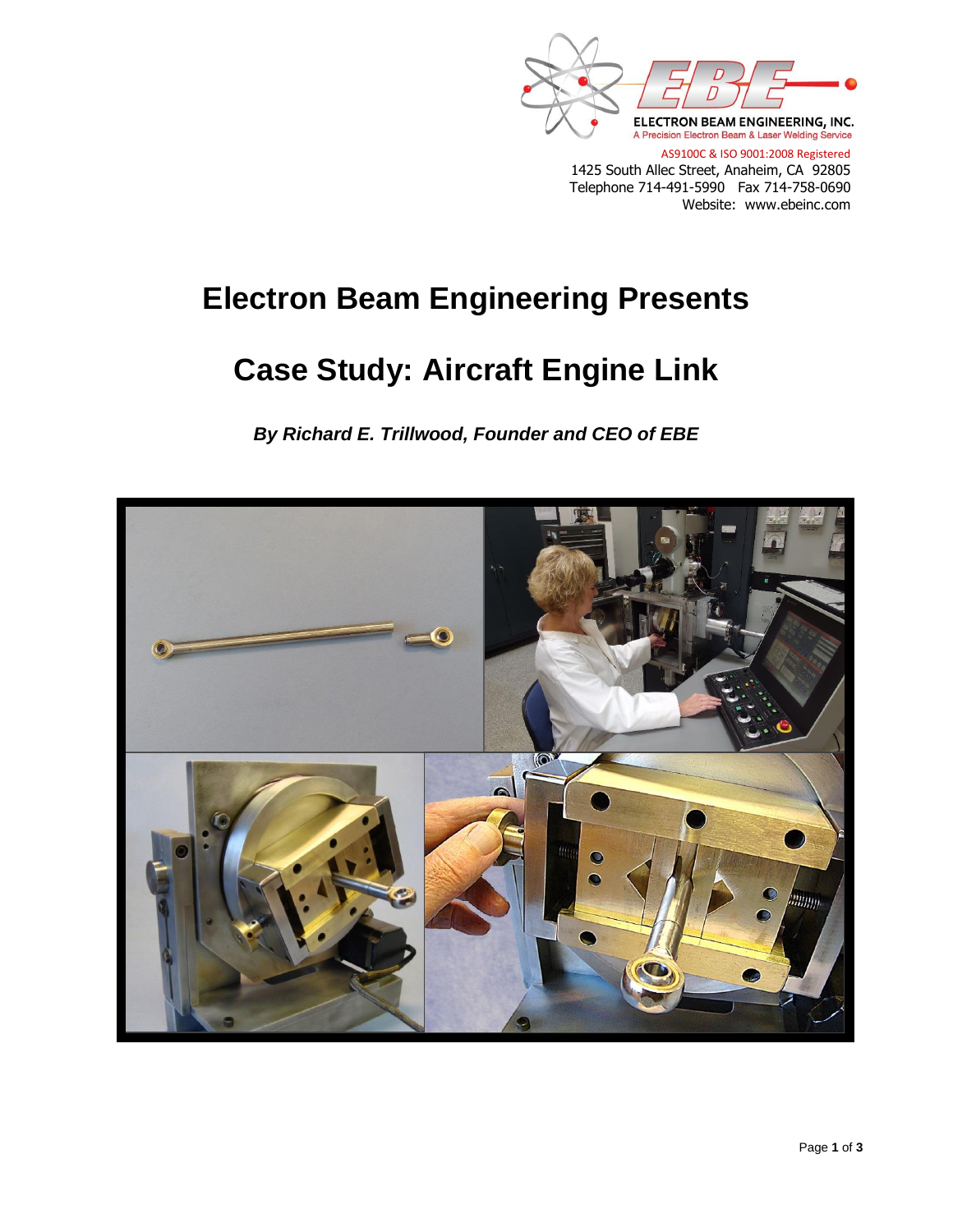

## **Case Study: Aircraft Engine Link** *By Richard E. Trillwood, Founder and CEO of Electron Beam Engineering, Inc.*

In 1981, an aerospace parts manufacturer approached Electron Beam Engineering Inc. (EBE) with a request to electron beam weld a variety of link assemblies that, when mass-produced, would be used in the General Electric and Pratt & Whitney engines for civilian and military aircraft across the nation.

The assembly is made of a proprietary metal – the nickel-chromium-based superalloy Inconel 718 – and it includes two end bearings one on each end of a hollow tube. (Tube is used instead of rod for weight reduction) The endbearings ultimately get fitted with balls that go into the engine providing some flexibility to allow the high speed rotating engine some movement and isolation from the aircraft frame.

With all the load of the engine and elevated temperature and exposure to the elements that an aircraft engine would endure while it's in use, they are critical welds joining the rod and the end-bearings together. It is equally critical that there be no welding splatter or "BBs" that could come loose within the assembly during flight which would degrade the integrity of the link assembly and compromise the ability to achieve a satisfactory x-ray of the welds.

"The stresses and environment are especially great in military aircraft and require that at routine intervals the links are replaced with new ones" said Richard Trillwood, the founder and President of EBE, an Anaheim, Calif.-based high tech welding shop that specializes in welding aerospace components, as well as sensors, medical devices and many precision assemblies.

When the project was brought to EBE, Trillwood said there were issues with the previous conventional GTAW (Gas Tungsten Arc Welding or TIG) welding processes, which require a more invasive handling of the Inconel tube so as to provide Argon shielding gas to the underside of the weld in addition to the top. Typically, holes have to be drilled through the tubes at each end to allow the flow of the purge gas. Subsequently, these holes have to be welded shut, which introduces two additional welding operations not necessary when using electron beam welding.

There are many advantages in using electron beam welding for this part; namely:

- The heat input and distortion are minimized
- The vacuum inside the tube (a byproduct of welding a sealed component in a vacuum chamber) reduces the problems of oxidation and stress during the subsequent vacuum heat treatment, which is performed to optimize the material strength and remove residual stresses

Since these are very critical components and despite the repeatability of the electron beam welding processes, there are added precautions taken to ensure that no substandard component gets into service that would compromise safety. The weld profile has a minimum width requirement that allows for a few thousandths of an inch misplacement of the weld position which will occur as tooling wears in volume production. Before every welding batch, a "first article" test sample that simulates the actual joint is electron beam welded. Its position is optically checked, and then it is sectioned to confirm the correct weld profile, lack of visible defects and absence of weld splatter inside the tube. Every production component also undergoes visual and positional inspection of the weld which is logged by the operator as part of the production data collection. To complete the process the parts are vacuum heat treated and subjected to 100 percent x-rayed as a final quality assurance

"What they are looking for are smooth welds, top to bottom so as not to create stress points – and the absence of weld splatter that gives a clean, sealed tube inside," Trillwood said, adding that his company has been welding such link assemblies in large quantities since the problem was first brought to him more than 30 years ago. EBE